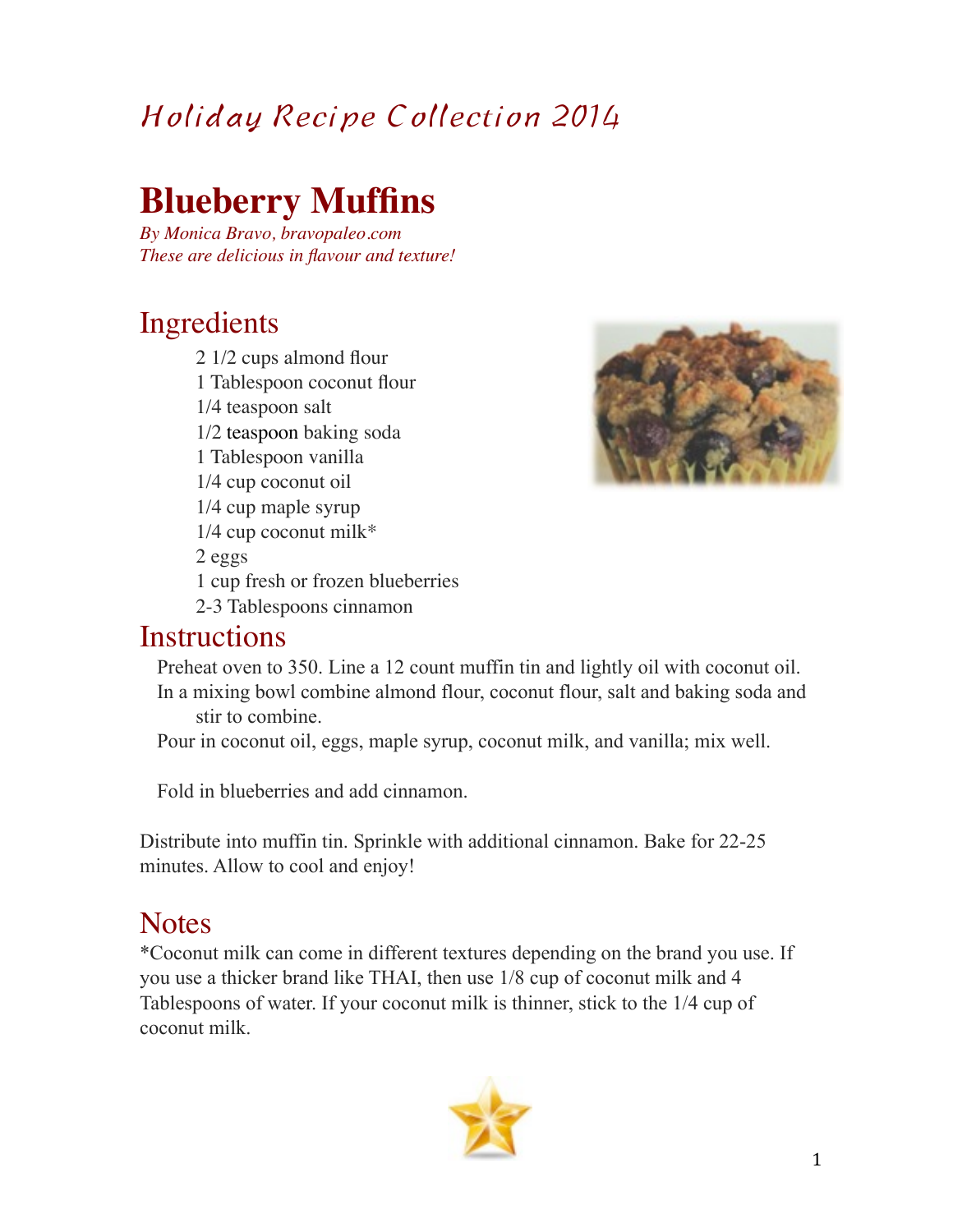# **German Marzipan Christmas Cookies**

*(Frankfurter Bethmännchen*) *Recipe by: Rose, The Clean Dish Yields: 15-20 Bethmännchen Prep time: 10mins, cook time 30mins*

## Ingredients for Marzipan

1 cu[p almond flour](http://amzn.to/1dk2xK9) (made from blanched almonds)

2 tablespoon maple syrup

1 teaspoon [vanilla extract](http://amzn.to/18n7d3x) (or rosewater)

## Ingredients for cookies

1 cup marzipan 1 egg 2 tablespoon [arrowroot powder](http://amzn.to/1hYSQ9U)

2 tablespoon [almond flour](http://amzn.to/1dk2xK9)

1/2 cup almonds halves, blanched



## **Directions**

Mix almond flour with maple syrup and vanilla extract and knead well. Separate the egg and add the egg-white to your marzipan. Mix well, then add arrowroot powder and additional almond flour.

Your cookie dough will be thick and a little sticky; if it's too sticky, add another tablespoon of almond flour. Line a baking tray with parchment paper. Using your hands, form little balls the size of a small walnuts and place them on the baking tray. It's easier to form little balls if your hands are moistened. Place baking tray into refrigerator for 1h.

Preheat oven to 275F. Mix egg yolk with 1 tablespoon water and coat marzipan balls. Decorate with almond halves and bake for 27-30 minutes.

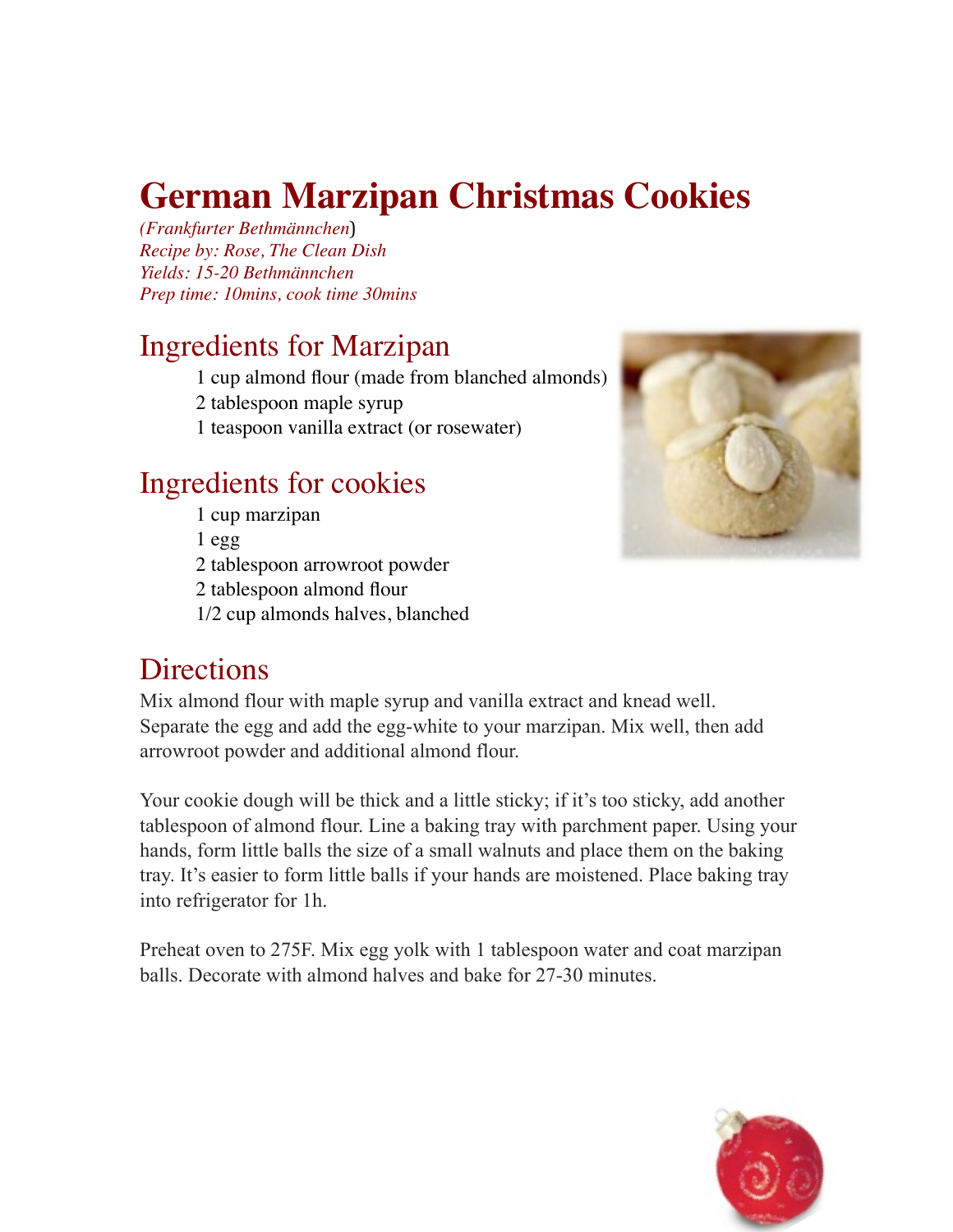# **Jam Thumbprint Cookies**

*From withfoodandlove.com Makes 18 soft and chewy cookies*

## Ingredients:

2 cups blanched almond flour 1/4 teaspoon baking soda 1/4 teaspoon sea salt 1/4 cup melted coconut oil 1/4 cup honey or agave 1 tablespoon vanilla extract 1 tablespoon unsweetened almond milk 2 tablespoons of blanched almond flour for finishing 2 tablespoons of your favorite jam



Preheat your oven to 375 degrees. Line a baking sheet with parchment paper. Combine the first three dry ingredients into a mixing bowl. With a whisk mix it together well. Then add in the coconut oil, honey, vanilla and milk. With a spoon stir the batter until it forms a dough.

This dough will make 18 cookies. Divide it into 18 equal parts. Roll each part into a small ball and dip just one half of the ball into the almond flour that was set aside for finishing. Place the ball on the cookie sheet with the bare side down, meaning the side that was dipped in the almond flour should be facing up. Press the ball down leaving a small indentation in the center of the cookie. Fill the indentation in the middle of the cookie with your favorite jam. I've filled these cookies with my favorite raspberry, strawberry and fig jams. They're delicious with any flavor!

Bake for 8 – 10 minutes. To prevent burning the bottoms I strongly recommend that you double up your baking sheets.

When the cookie come out of the oven their texture will still be quite soft, transfer them to a cooling rack and allow them to cool completely. During the cooling process the cookies will become a little more firm, but still soft and chewy. Finish with a little sprinkle of almond flour. Then eat, gift and share these little babies right up!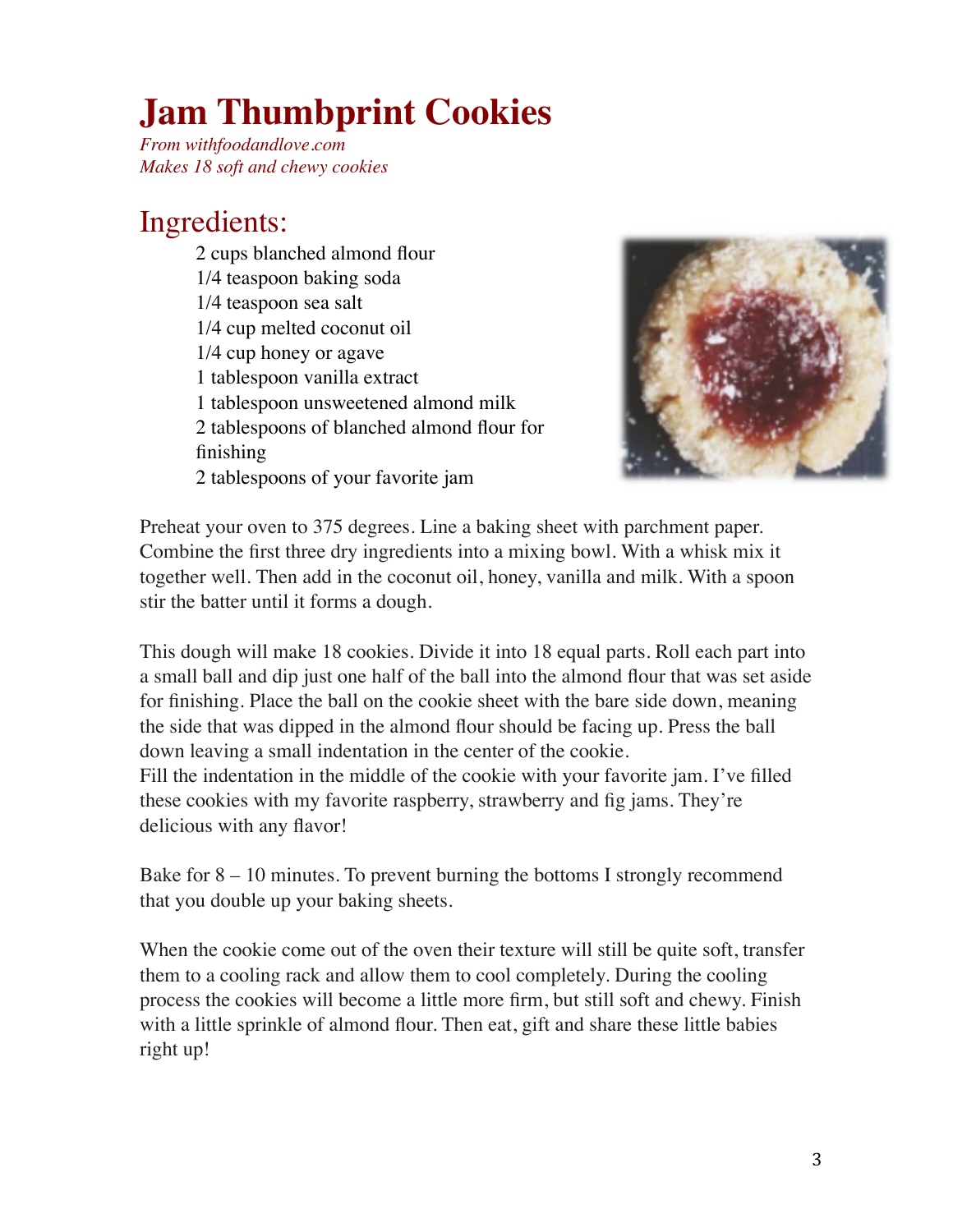# **Coconut Flour Carrot Cake**

*From: Detoxinista.com Creates 1 Bundt cake or 2 x 9" rounds*

## Ingredients

1 cup coconut flour 1cup maple syrup ½ c melted coconut oil 8 eggs, room temperature 1 tablespoon cinnamon 1 tsp ginger  $\frac{1}{2}$  tsp nutmeg  $\frac{1}{2}$  tsp salt 1 tablespoon lemon juice 1 tsp baking soda 2 cups shredded carrotd 1/3 cup diced pineapple (optional) ¼ cup raisins (optional) 1 batch of Maple Pecan Glaze Shredded coconut to garnish



## Method

Preheat the oven to 350F and generously grease your pan with coconut oil. (If you're using 9-inch cake pans, use parchment paper instead for easier removal.) To prepare the cake, combine the coconut flour, maple syrup, coconut oil, eggs, cinnamon, ginger, nutmeg, salt, lemon juice and baking soda, and mix well to create a uniform batter. If any of your ingredients are cold the mixture will be thicker than traditional cake batter, but don't worry, it will still bake just fine! Once the batter is uniform, stir in the shredded carrots, pineapple, and raisins (if using).

Pour the batter into your prepared pan(s) and bake at 350 until the center is firm, about 35-40 minutes for 9-inch pans, or about 45-50 minutes for the bundt pan. Allow to cool in the pan for 20 minutes, then transfer to a wire rack to cool completely before frosting with the Maple Pecan Glaze, or other topping of Choice.

For best shelf-life, store the cake covered in the fridge 4. for up to one week.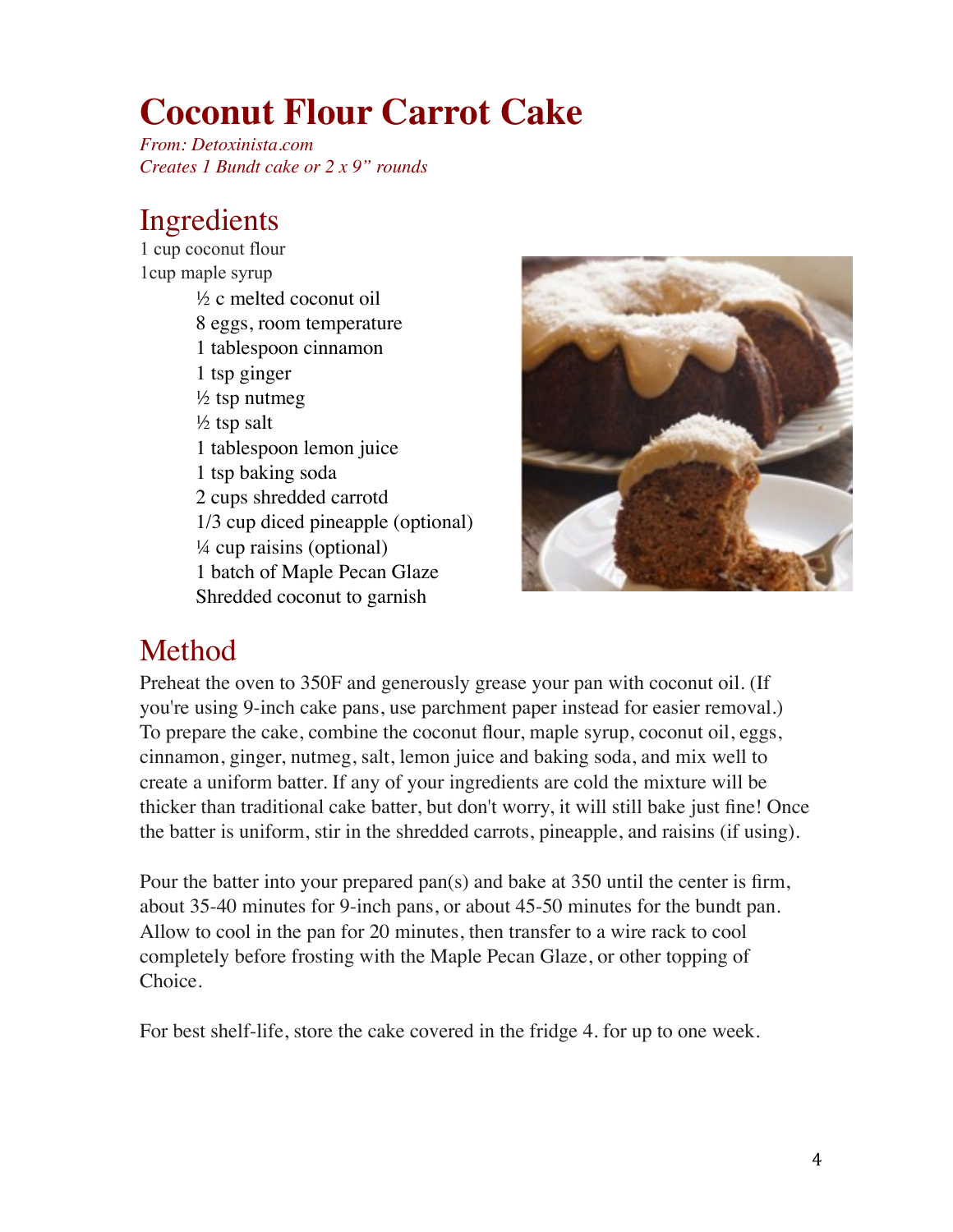# **Maple Pecan Glaze**

*Makes about 1 cup*

## Ingredients:

3/4 cup pecans 1/4 cup pure maple syrup 2 Tablespoons [coconut oil](http://www.amazon.com/gp/product/B001EO5Q64?ie=UTF8&camp=1789&creativeASIN=B001EO5Q64&linkCode=xm2&tag=dtx04-20) 1/4 cup water 1 teaspoon vanilla extract Pinch of sea salt

#### Directions:

Combine all of the ingredients in a high-speed blender, and blend until smooth and creamy.



# **Paleo Cinnamon Rolls (Nut-free)**

*From: Detoxinista.com Serves: 6-7 A soft and gooey cinnamon roll that is grain-free!*

## Ingredients, Cinnamon Rolls:

1½ cups arrowroot starch  $\frac{1}{2}$  cup + 2 T. coconut flour 2 eggs ½ cup water ½ cup melted coconut oil 2 teaspoons vanilla extract ¼ cup coconut sugar ¼ teaspoon salt

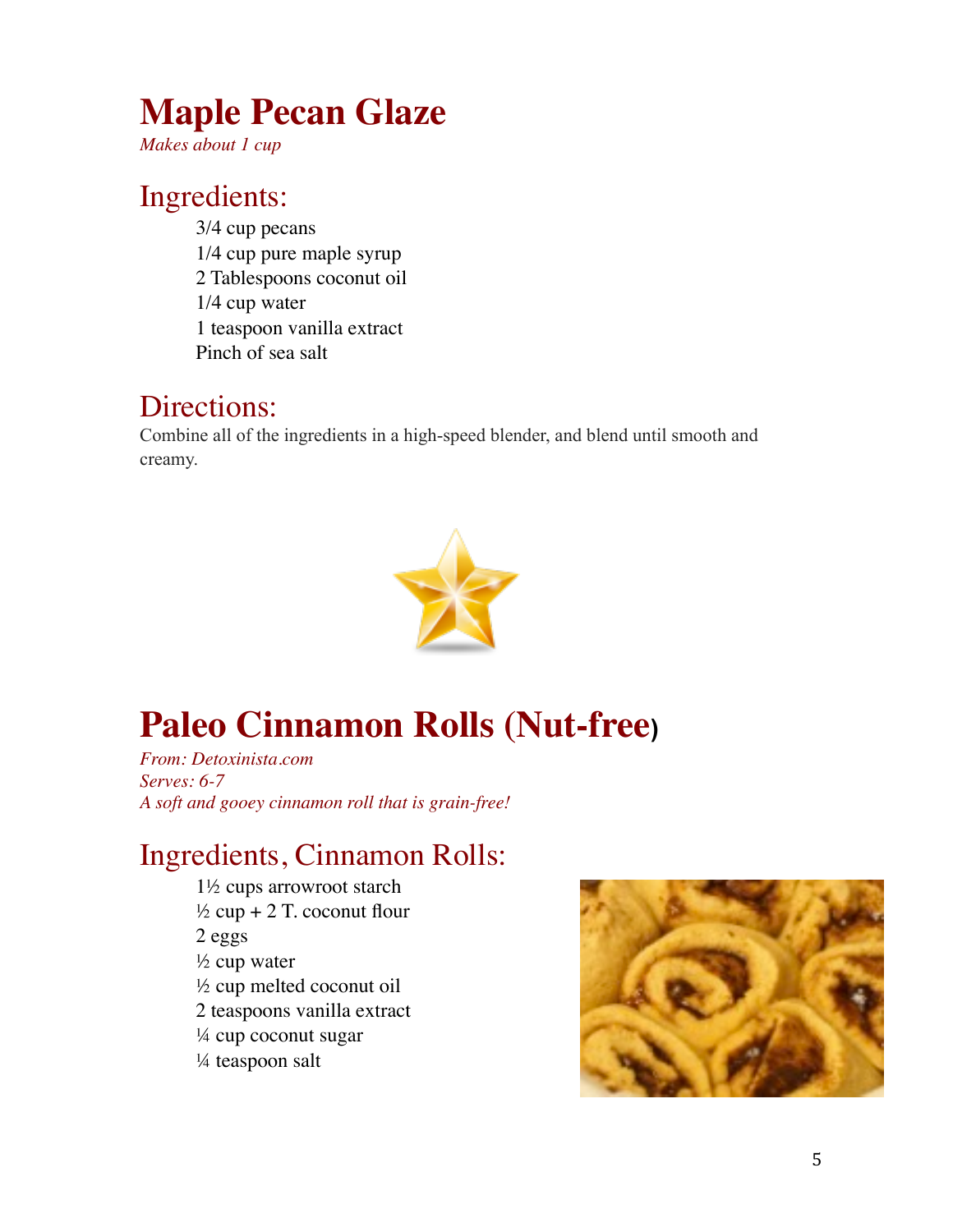## Filling

 $\frac{1}{3}$  cup coconut sugar Ground cinnamon, for sprinkling

## **Maple Cashew Glaze**

¾ cup cashews, soaked in water for 2 hours and drained

3 tablespoons pure maple syrup

2 tablespoons melted coconut oil

¼ cup water

½ teaspoon vanilla extract

## **Instructions**

Preheat the oven to 350F and line a baking dish with parchment paper. In a large mixing bowl, combine all of the ingredients for the cinnamon rolls and stir very well to mix-- there should be no clumps! Place the bowl of dough in the fridge for 20 minutes to chill and thicken.



Place the chilled dough on a large piece of parchment paper, and use your hands to press the dough into a 8" x 12" rectangle. (Alternatively, you could roll out the dough using a rolling pin over an additional layer of parchment paper.) Sprinkle the coconut sugar over the top of the dough, then top with a generous sprinkling of cinnamon. Use the parchment paper to help you roll the dough up, the way you would use a bamboo mat to help you roll up sushi. You want the dough to be rolled as tightly as possible. Seal the end, then slice the roll into 6-7 pieces. (Depending on the temperature of your dough at this point, they could be fragile.)

Carefully transfer the rolls to the lined baking dish, and cover the top with foil. \*Note: I normally avoid using aluminum foil in cooking, but in this case the foil should not touch the rolls-- just the pan-- and it's an easy way to prevent the rolls from drying out. If you'd still prefer to skip the foil, you could try covering the rolls with additional parchment paper, but the result may be drier and more biscuitlike in texture.

Bake the rolls for 25 minutes at 350, then remove the foil and bake for an additional 5 to10 minutes, until the sides of the rolls are firm to the touch. Allow to cool for 10 minutes, then serve warm with the Maple Cashew Glaze, if desired.

To make the Maple Cashew Glaze, simply combine all of the ingredients in a highspeed blender, and blend until completely smooth and creamy. This recipe may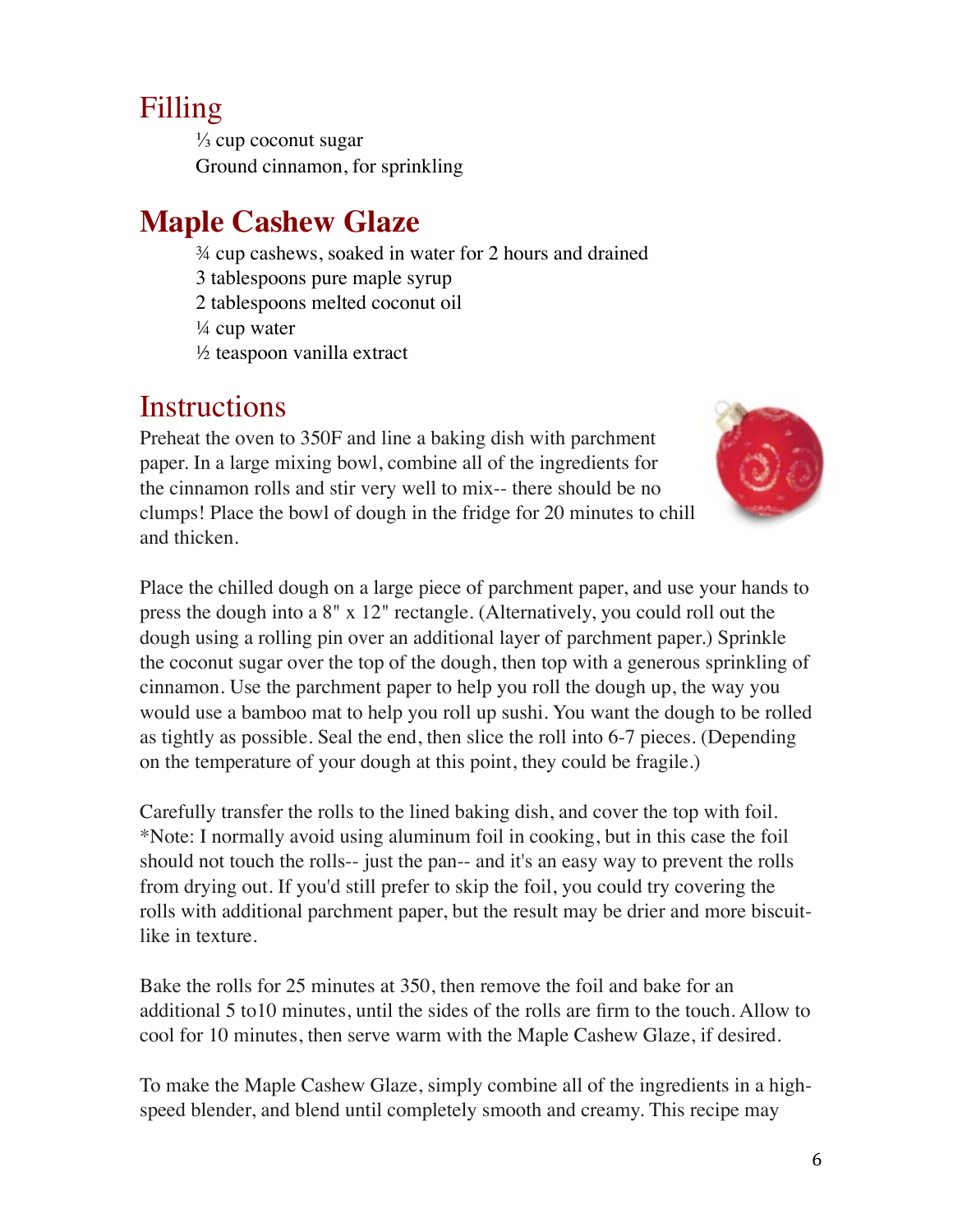make more glaze than you need, depending on how much icing you like on your rolls. (The extra freezes well if you want to save it for a future batch!)

## **Notes**

\*For a nut-free glaze, try replacing the cashews with 6 tablespoons of sunflower butter or coconut butter.

# **Gluten Free Whipped Shortbread**

*Author: Jeanine Friesen Serves: Yields 3 1/2 doz. This recipe is not paleo-friendly, but a request for this old tradition in GF form*

Although traditional Whipped Shortbread does not include any vanilla or almond extract, I found that it gave the cookies a really great flavour. If you're a purist, you can omit the flavourings.

## Ingredients

•

1 cup butter, softened 1/2 cup confectioners' (icing) sugar 1/4 teaspoon almond extract (optional, but good) 1 teaspoon vanilla extract (optional, but good) 1 cup white rice flour 1/2 cup cornstarch 1/4 cup tapioca starch/flour 1/2 teaspoon xanthan gum almonds or pecan halves for decorating

## Instructions (GF Whipped Shortbread)

- Preheat the oven to 300 degrees F. Line your baking sheets with parchment paper.
- Place the butter and confectioners' sugar in the bowl of a stand mixer fitted with a paddle



attachment. Starting on slow speed, and slowly increasing, beat the butter &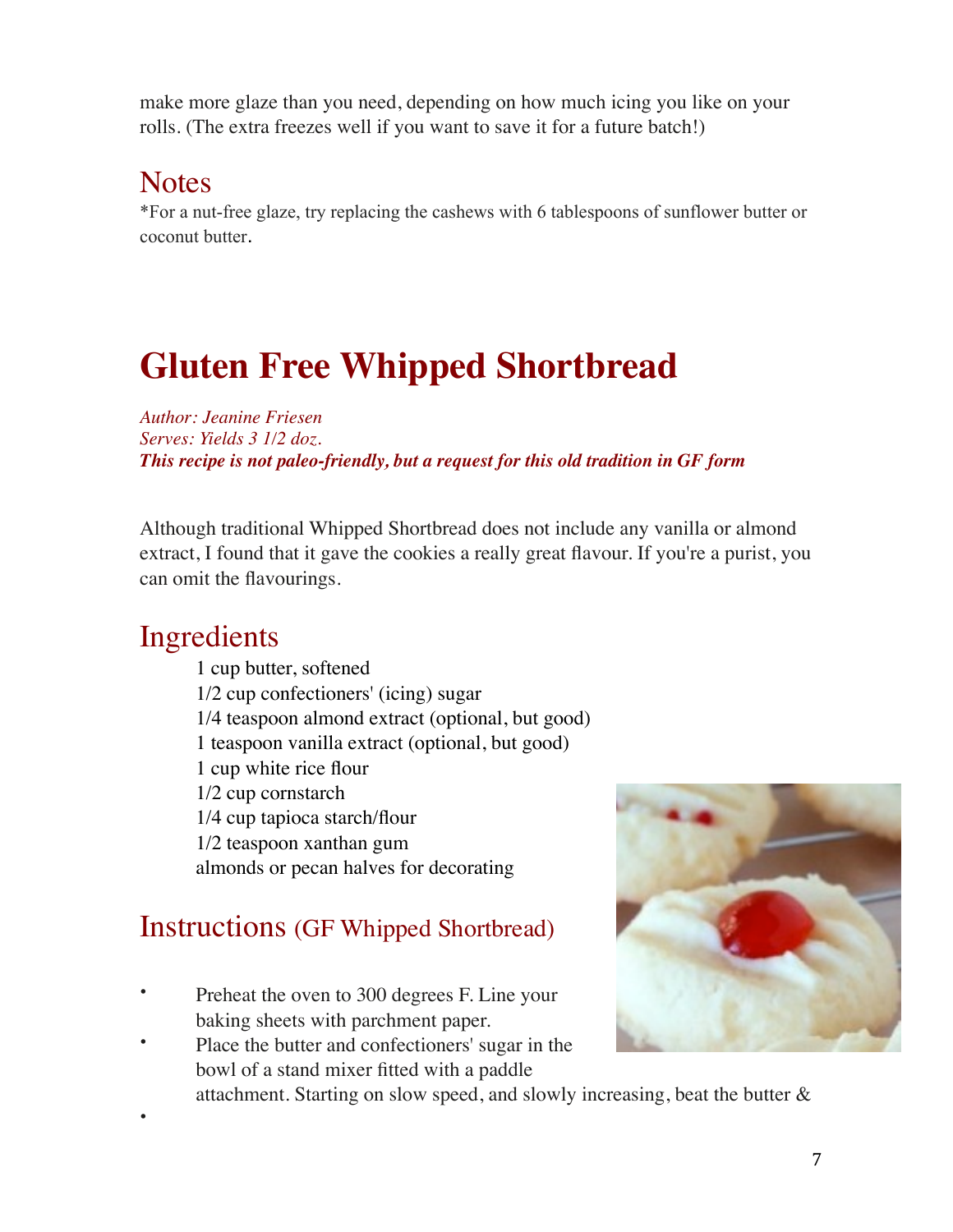### Instructions (GF Whipped Shortbread con't)

sugar until fully combined, scraping down the bowl in between. Add the extracts if using, and beat until blended.

- In a separate bowl, whisk together the remaining ingredients. Slowly add to the butter mixture while the mixer is on low speed. Once the flour has been worked in, slowly increase the speed to medium. Beat on medium speed for 5-6 minutes. This is crucial, as it adds the lightness to the dough, giving you a light, airy cookie.
- Scoop 3/4-inch balls of dough onto the cookie sheet, keeping 2-inches between cookies. I use my [small cookie scoop](http://www.amazon.com/gp/product/B00004UE85/ref=as_li_ss_tl?ie=UTF8&camp=1789&creative=390957&creativeASIN=B00004UE85&linkCode=as2&tag=thebakbea-20) for this, works perfectly.
- Use a fork, that has been floured with rice flour, to press the cookies down slightly. Place cherries, sprinkles, or coloured sugar on the top of the cookies, if using.
- Bake in preheated oven for 23-25 minutes. You do not want the cookies to brown at all, just for the dough to set. Let cookies remain on cookie sheet for 2-3 minutes before removing to wire cooling rack.
- Store cooled cookies in an airtight container.

## **Soup Secrets**

*From: Teri Jaklin ND*

Make simple pureed soups but filling your pot with veggies – any veggies! All some sea salt, a stick of wakame, your favourite dry or fresh herbs. Bring it to a boil and simmer until the veggies are soft – puree the whole thing in your vitamix or blend-tech. Just before serving add some fresh herbs of your choice and blend them in. You can't go wrong!



Keep a bag in the freezer with all your vegetable bits – the stump of the broccoli, onion peels, stems of parsley, celery stumps, or anything that it is near the end of it's life. When the bag is full add it to a pot, top it up with water, add a little sea salt and a stick of wakame. Bring to a boil and simmer for 45 mins. Strain and start to create you new soup in this awesome veggie stock.

Create bone broth by adding frozen bones (beef, chicken, lamb, fish) to a pot, top up with water, add a stick of wakame, some sea salt and spices of your choice (bay-leaf, black pepper corns, rosemary, sage etc) bring to a boil and simmer for 45 minutes to 4 hours. Drink a glass each day to nourish the joints or use it as a soup base or in other recipes calling for a flavourful broth.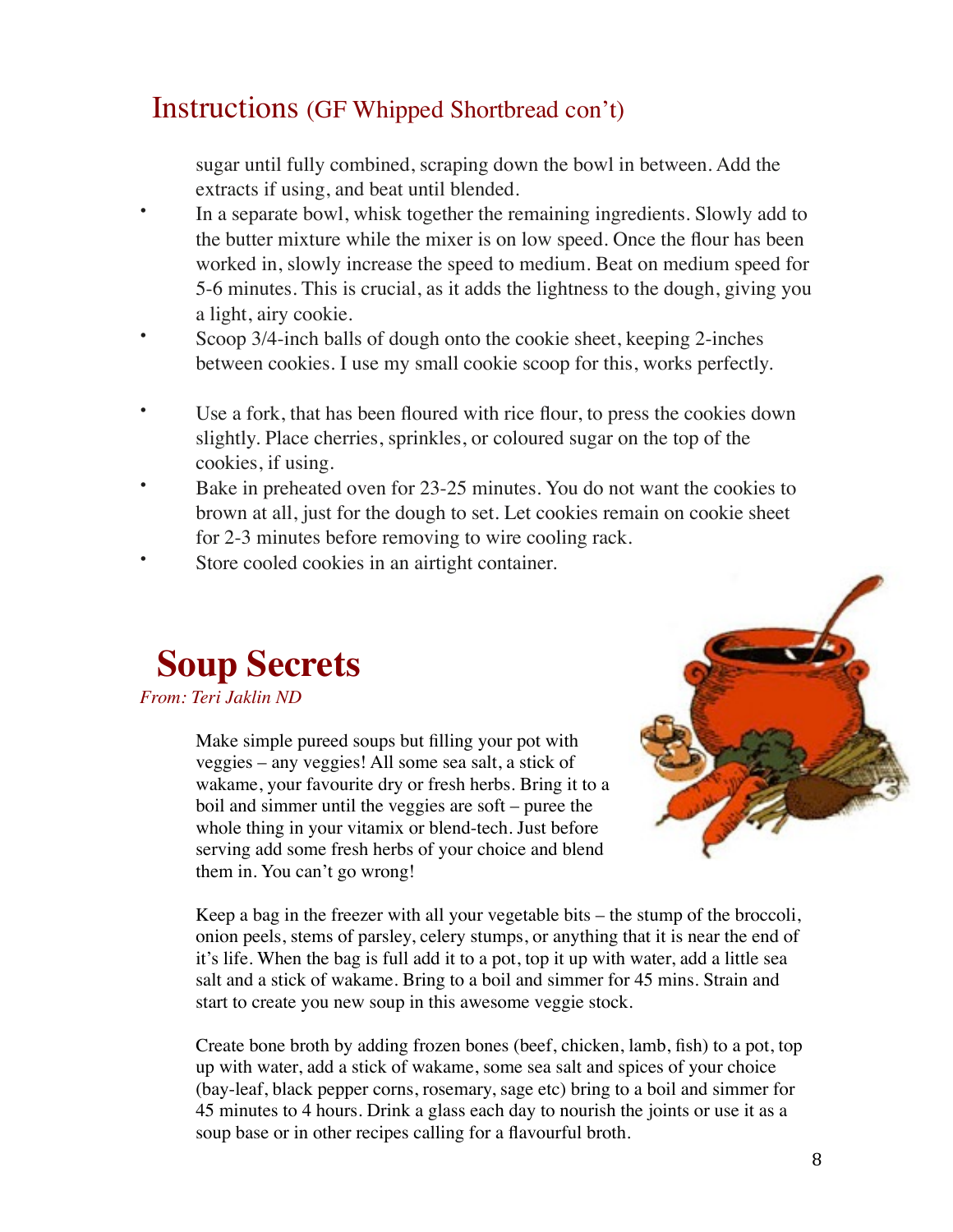## **Pecan Crusted Chicken with Fennel Compote**

*From our good friend and nutritionist extraordinaire Anita Sauvé Serves 4*

## Ingredients:

- ¾ cup chopped pecans
- 2 tbsp Dijon or grainy mustard
- 2 tbsp maple syrup
- 2 chicken breasts, split lengthwise to form 4 cutlets

## Method:

Mix pecans, mustard and maple syrup and spoon over chicken cutlets. Bake in 350° oven for 15 minutes or until cooked through. Top with fennel compote and enjoy!

## **Fennel Compote** Ingredients:

2 tbsp butter ½ bulb of fennel, sliced 1/3 cup chicken stock Juice and rind of 1 lemon 2 tbsp maple syrup



## Method:

Soften fennel in butter. Add remaining ingredients and let simmer until thickened.



*Anita Sauvé RNHP*

9 *kitchen godess herselfNo pic of this delicious*  meal so here is the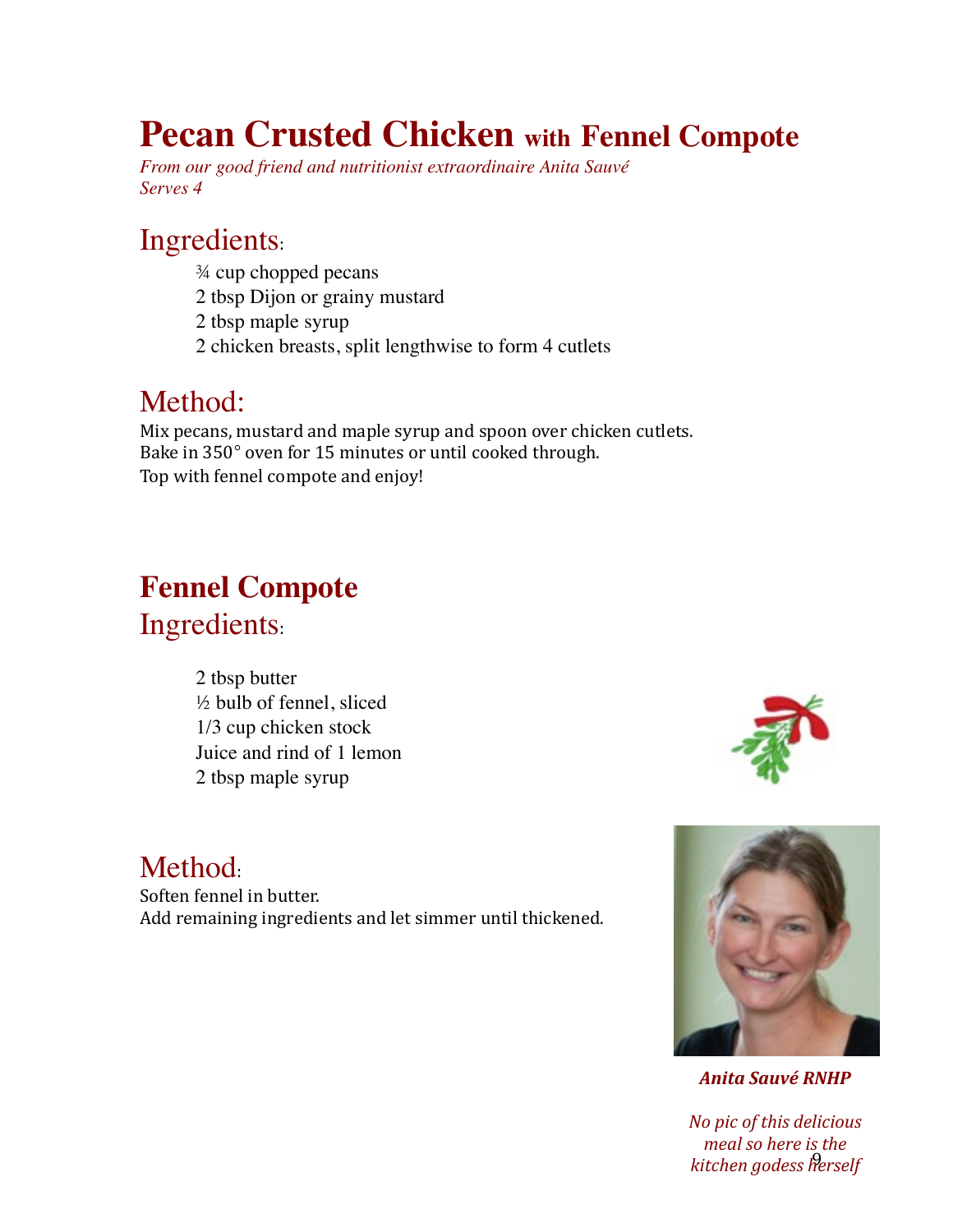# **Cauliflower Pizza Crust**

*From: Detoxonista.com Serves 2*

## Ingredients:

- 1 pound cauliflower florets (fresh or frozen) 3 tablespoons ground chia or flax seeds, divided 6 tablespoons water 1/2 cup almond meal
- 1/2 teaspoon salt
- 1/2 teaspoon garlic powder
- 1/2 teaspoon dried oregano



## Directions:

Preheat the oven to 400F and line a baking sheet with parchment paper. Place the cauliflower florets in the bowl of a large food processor fitted with an "S" blade, and pulse until a rice-like texture is created. Pour the cauliflower "rice" into a large sauce pot, add enough water to cover, and bring to a boil. Cover, reduce the heat and allow to cook for 5 minutes. Drain the liquid, then transfer the cooked cauliflower rice in a freezer-safe bowl. Place in the freezer to cool for 10 minutes.

In the meantime, mix together 2 tablespoons of ground chia or flax seeds with 6 tablespoons of water, to create a vegan "egg." Set aside and allow the mixture to thicken. Remove the cooled cauliflower rice from the freezer and transfer it to the center of a thin

dish towel. Use your hands to squeeze the rice in the dish towel, removing all of the excess moisture from the cauliflower.

\*Note: You can skip the cooking and cooling process when using frozen cauliflower. Simply allow the frozen cauliflower to thaw in your fridge overnight, which creates a "cooked" texture without having to do the extra work. Pulse the thawed cauliflower to create the rice, then drain well using a dish towel.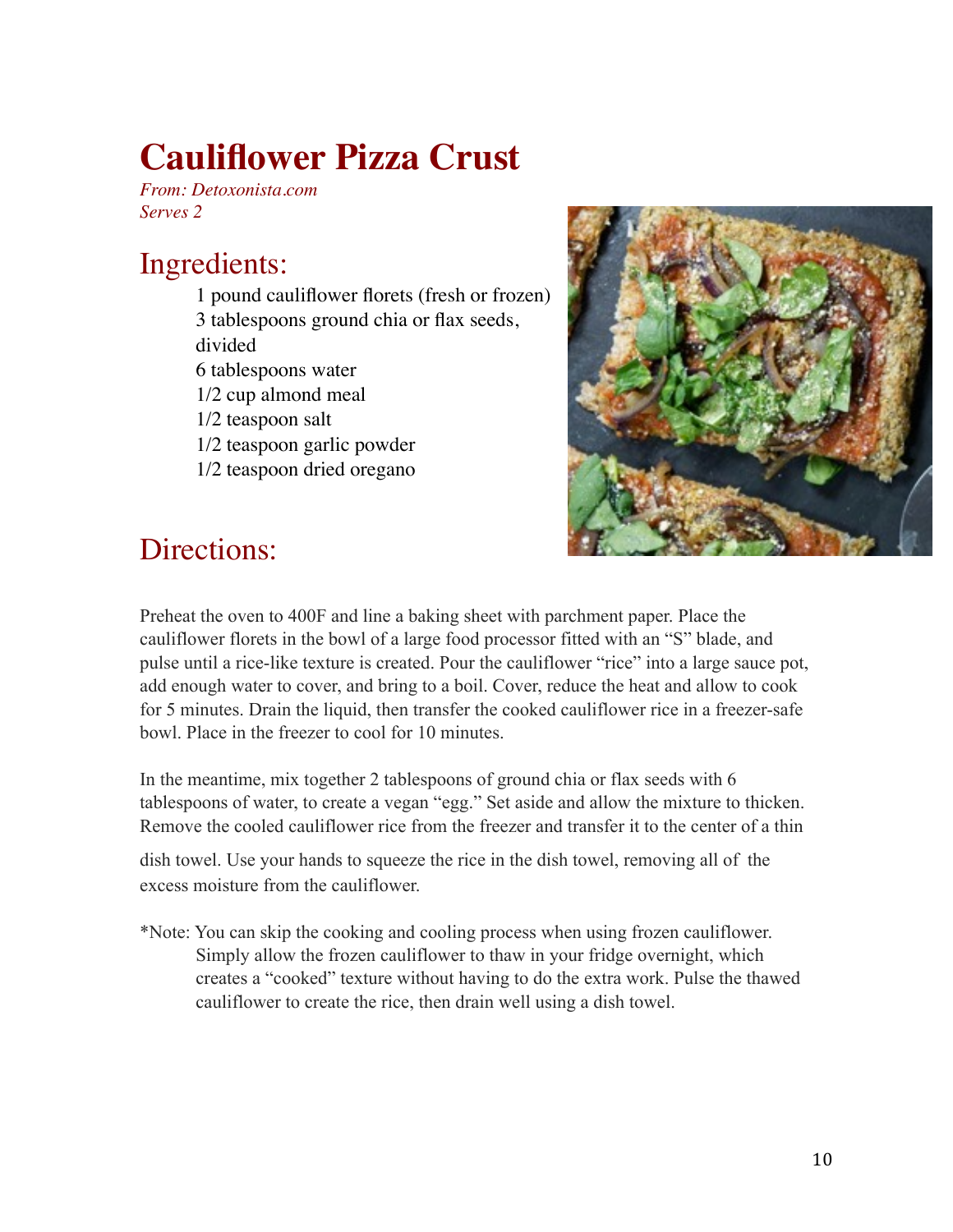# **Balsamic Mustard Vinaigrette**

*This basic recipe tastes great on all salads! Yields 1 ¾ cups*

> ¼ c balsamic vinegar  $\frac{1}{4}$  c water 1 tsp Dijon mustard Herbs to taste (rosemary, oregano, thyme, basil, parsley, tarragon – or try Braggs SPRINKLE – a combo of herbs) 1/3 cup cold pressed , extra virgin olive oil or avacado oil 1/3 flax or hemp oil 1 large clove garlic Sea salt and ground pepper to taste.

Measure all ingredients, except oils into a jar with a tightly fitting lid. Shake vigorously. When combined add oils and shake again. (Or put it all in your magic bullet) Store in the refrigerator. Mixture will harden when refrigerated. Remove from fridge 10-15 mins before serving. Use this dressing for any salad or veggie dish you wish.

To make this dressing thick and creamy add  $\frac{1}{4}$ -  $\frac{1}{2}$  ripe avocado in the magic bullet. For something different try adding a handful of blueberries.

# **Anti-Inflammatory Turmeric Tea**

*From autoimmune-paleo.com*

## Ingredients

32 oz boiling water ½ Tbsp turmeric powder 1 Tbsp fresh ginger, thinly sliced 1 handful cilantro, chopped 1 garlic clove, peeled and crushed 1 Tbsp olive oil 2 lemons, juiced 5 peppercorns, whole (if tolerated on AIP) 1 orange, juiced (or substitute 1½ tbsp honey)

## **Instructions**

Put water on the stove to boil. Combine all ingredients in a strainer or teapot. Pour boiling water into the pot and steep for 10 minutes. Strain and enjoy!

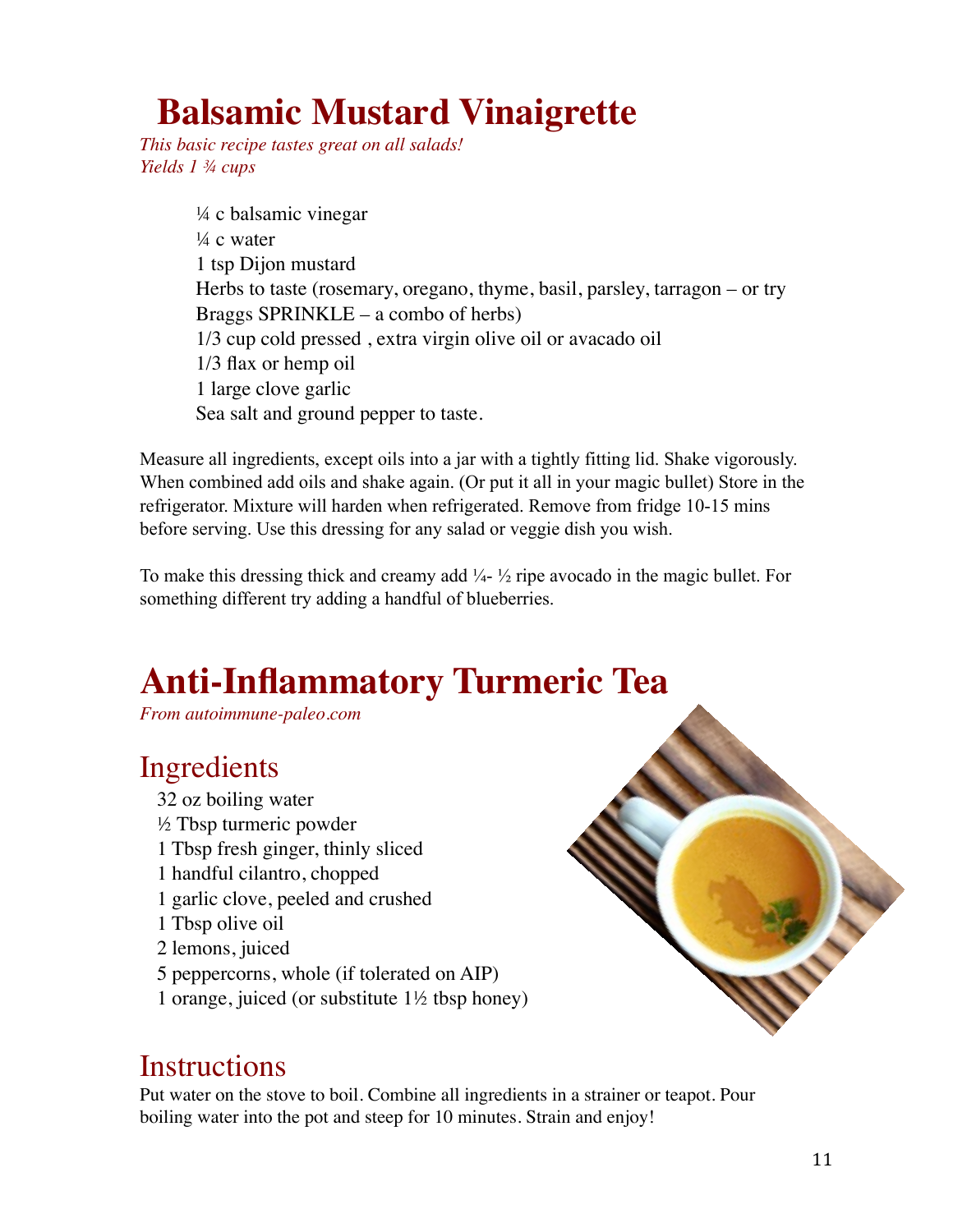# **Incredible Mulled Cider**

*From: Jamie Oliver*

## Ingredients

2 litres good-quality traditional cider 6 cloves 3-4 star anise ¼ nutmeg, finely grated into the pan 1 cinnamon stick 1 vanilla pod, halved juice of 1 orange juice of 2 clementines 1 pomegranate, juice and seeds of 4–5 tablespoons caster sugar (or other sweetner)



## Method

Pour the cider into a large pan on a low heat and let it warm through for a few minutes. Add all the spices and juices and turn the heat up. Once boiling, turn down to a simmer and leave to tick away for 5–8 minutes.

As everything infuses you'll get delicious layers of flavour. Taste it and add sugar as you like. You don't want it sweet; you just want the sugar to join the spices in a harmonious taste. When you're happy with the flavours, ladle into glasses or mugs and serve warm.

# **Spiced Sweet Potatoes**

Peel 2 -4 large sweet potatoes and cut into large cubes. Put into a large bowl, toss in the oil of your choice (I use avocado), sprinkle with the spice combo below and toss again. Bake at 350 until tender.

The spice combo can be whatever suits you, I use the following:

- 1 tsp cinnamon ½ tsp turmeric  $\frac{1}{2}$  tsp cumin
- $\frac{1}{2}$  tsp sea salt
- $\frac{1}{2}$  tsp ginger powder
- a touch of nutmeg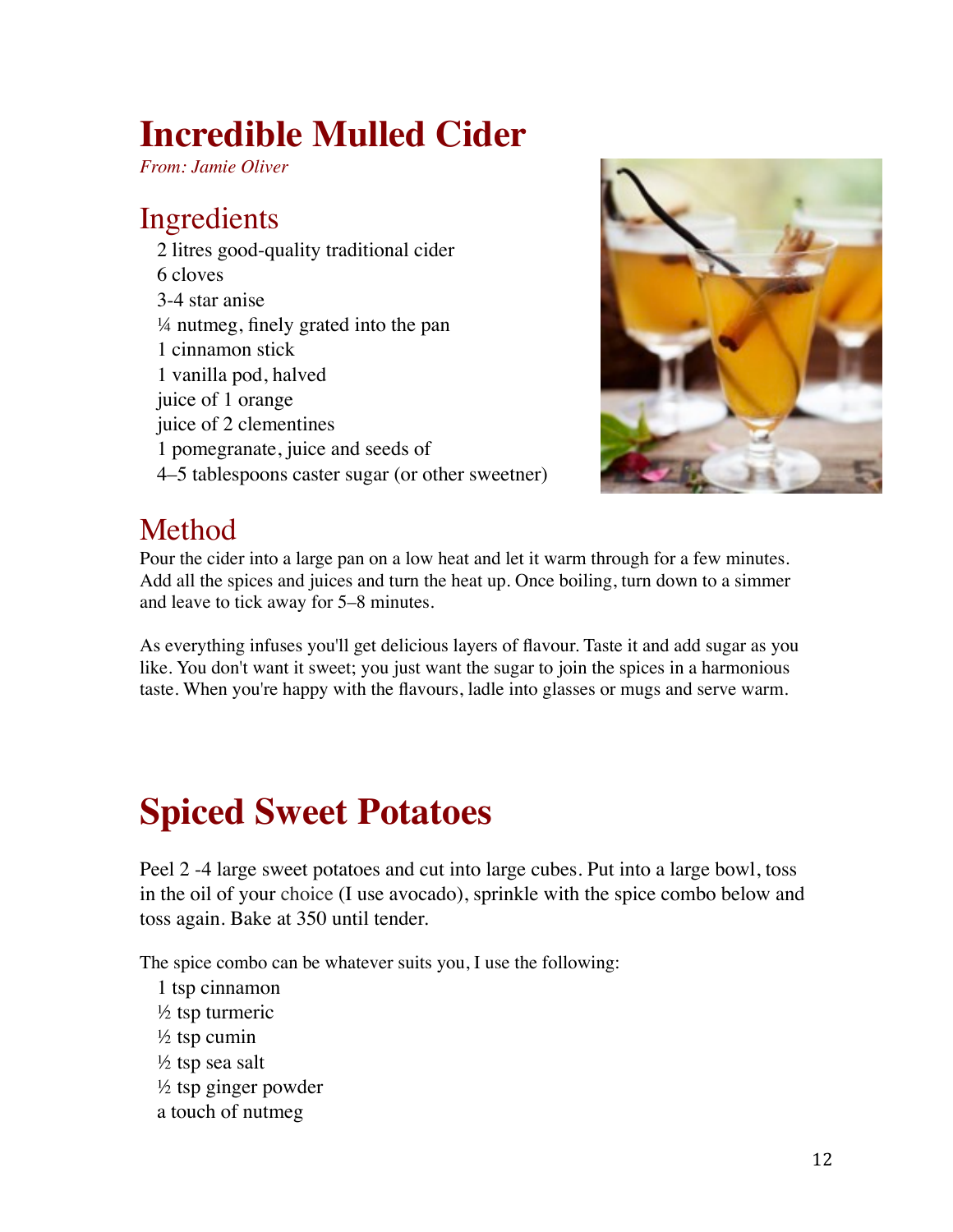# **Stir-fried Brussel Sprouts**

*By Teri Jaklin BTW I don't measure anything so here's what you need Even Brussel Sprouts haters love this one*

## Ingredients

Brussel Sprouts Onions Turmeric – optional Chiles - optional ½ a lemon



## Method

Chop the onion into bite-sized pieces and the Brussel sprouts in half. Start by stirfrying the onions for a few minutes, add the Brussel Sprouts and continue until they begin to brown up a bit. Add salt and/or turmeric if you choose to, add a couple of ounces of water and put a tight lid on to steam the Brussel Sprouts (about 5 minutes). Move to a serving dish, squeeze the lemon juice over it and serve.

## **Festive Spiced Nuts**

#### *From Sandy Pomeroy*

*These nuts are so delicious, you won't want to make them too far ahead or you will eat them all! So much better than chips, nuts provide many nutrients and contain protein, fat and fibre!! Placing them in small jars with pretty Christmas ribbons makes a beautiful delicious and nutritious Christmas Gift that your friends will love!!*

1 cup organic walnuts 1 cup organic almonds 1 cup organic pecans 1 cup organic cashews ½ cup cultured butter 1 Tbsp. Worcestershire sauce 1 tsp. garlic powder 1 tsp. onion powder 1 tsp. celery salt  $\frac{1}{2}$  tsp. Herbamere  $\frac{1}{2}$  tsp. kelp flakes (optional)  $\frac{1}{2}$  tsp. cumin 1/8 tsp. cayenne

Preheat oven to 325°. Place butter in a roasting pan and put in oven until butter melts. Remove and add all the seasonings. Stir well. Throw in the nuts and stir to combine. Bake for approx. 45 minutes, stirring every 10-15 minutes to coat nuts. Let cool completely. Place in a sealed container.